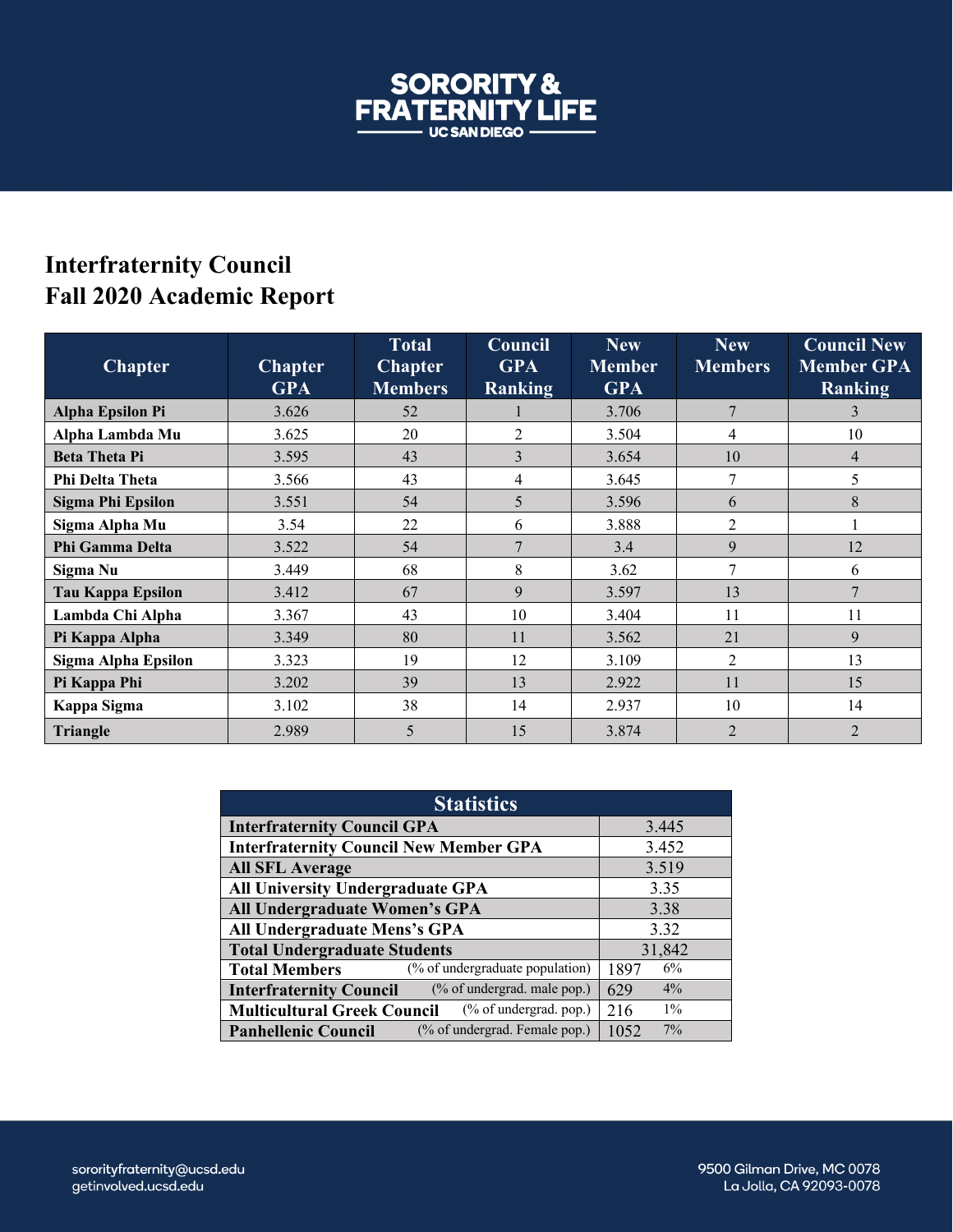

## **Multicultural Greek Council Fall 2020 Academic Report**

| <b>Chapter</b>             | <b>Chapter</b><br><b>GPA</b> | <b>Total</b><br><b>Chapter</b><br><b>Members</b> | Council<br><b>GPA</b><br><b>Ranking</b> | <b>New</b><br><b>Member</b><br><b>GPA</b> | $\overline{\text{Council New}}$<br><b>Member GPA</b><br><b>Ranking</b> |
|----------------------------|------------------------------|--------------------------------------------------|-----------------------------------------|-------------------------------------------|------------------------------------------------------------------------|
| Lambda Theta Alpha         | 3.646                        | 12                                               |                                         |                                           |                                                                        |
| Kappa Zeta Phi             | 3.588                        | 22                                               | $\overline{2}$                          | 3.568                                     | $\overline{c}$                                                         |
| Alpha Gamma Alpha          | 3.585                        | 11                                               | 3                                       | 3.624                                     |                                                                        |
| Delta Lambda Phi           | 3.584                        | 6                                                | 4                                       | 3.512                                     | 3                                                                      |
| <b>Lambda Theta Nu</b>     | 3.569                        | $\overline{4}$                                   | 5                                       | 3.138                                     | 4                                                                      |
| Sigma Pi Alpha             | 3.548                        | 22                                               | 6                                       | $\overline{\phantom{0}}$                  |                                                                        |
| Phi Iota Alpha             | 3.535                        | 7                                                | $\overline{7}$                          | -                                         |                                                                        |
| <b>Sigma Omicron Pi</b>    | 3.526                        | 12                                               | 8                                       | $\overline{\phantom{a}}$                  | $\blacksquare$                                                         |
| <b>Alpha Epsilon Omega</b> | 3.432                        | 9                                                | 9                                       | -                                         |                                                                        |
| Lambda Theta Phi           | 3.39                         | 5                                                | 10                                      | $\qquad \qquad \blacksquare$              |                                                                        |
| Phi Lambda Rho             | 3.378                        | 18                                               | 11                                      | -                                         |                                                                        |
| Psi Chi Omega              | 3.316                        | 20                                               | 12                                      |                                           |                                                                        |
| Nu Alpha Kappa             | 3.257                        | 14                                               | 13                                      | $\overline{\phantom{0}}$                  |                                                                        |
| Lambda Phi Epsilon         | 3.232                        | 9                                                | 14                                      | -                                         |                                                                        |
| Pi Alpha Phi               | 3.198                        | 20                                               | 15                                      | -                                         |                                                                        |
| Gamma Zeta Alpha           | 3.082                        | 13                                               | 16                                      | -                                         |                                                                        |
| Sigma Alpha Zeta           | 2.982                        | 12                                               | 17                                      |                                           |                                                                        |

| <b>Statistics</b>                                               |               |  |  |  |  |
|-----------------------------------------------------------------|---------------|--|--|--|--|
| <b>Multicultural Greek Council GPA</b>                          | 3.391         |  |  |  |  |
| <b>Multicultural Greek Council New Member GPA</b>               | 3.531         |  |  |  |  |
| <b>All SFL Average</b>                                          | 3.519         |  |  |  |  |
| <b>All University Undergraduate GPA</b>                         | 3.35          |  |  |  |  |
| All Undergraduate Women's GPA                                   | 3.38          |  |  |  |  |
| All Undergraduate Mens's GPA                                    | 3.32          |  |  |  |  |
| <b>TOTAL Undergraduate Students</b>                             | 31,842        |  |  |  |  |
| (% of undergraduate population)<br><b>TOTAL Members</b>         | 6%<br>1,897   |  |  |  |  |
| (% of undergrad. male pop.)<br><b>Interfraternity Council</b>   | $4\%$<br>629  |  |  |  |  |
| $(\%$ of undergrad. pop.)<br><b>Multicultural Greek Council</b> | $1\%$<br>216  |  |  |  |  |
| (% of undergrad. Female pop.)<br><b>Panhellenic Council</b>     | $7\%$<br>1052 |  |  |  |  |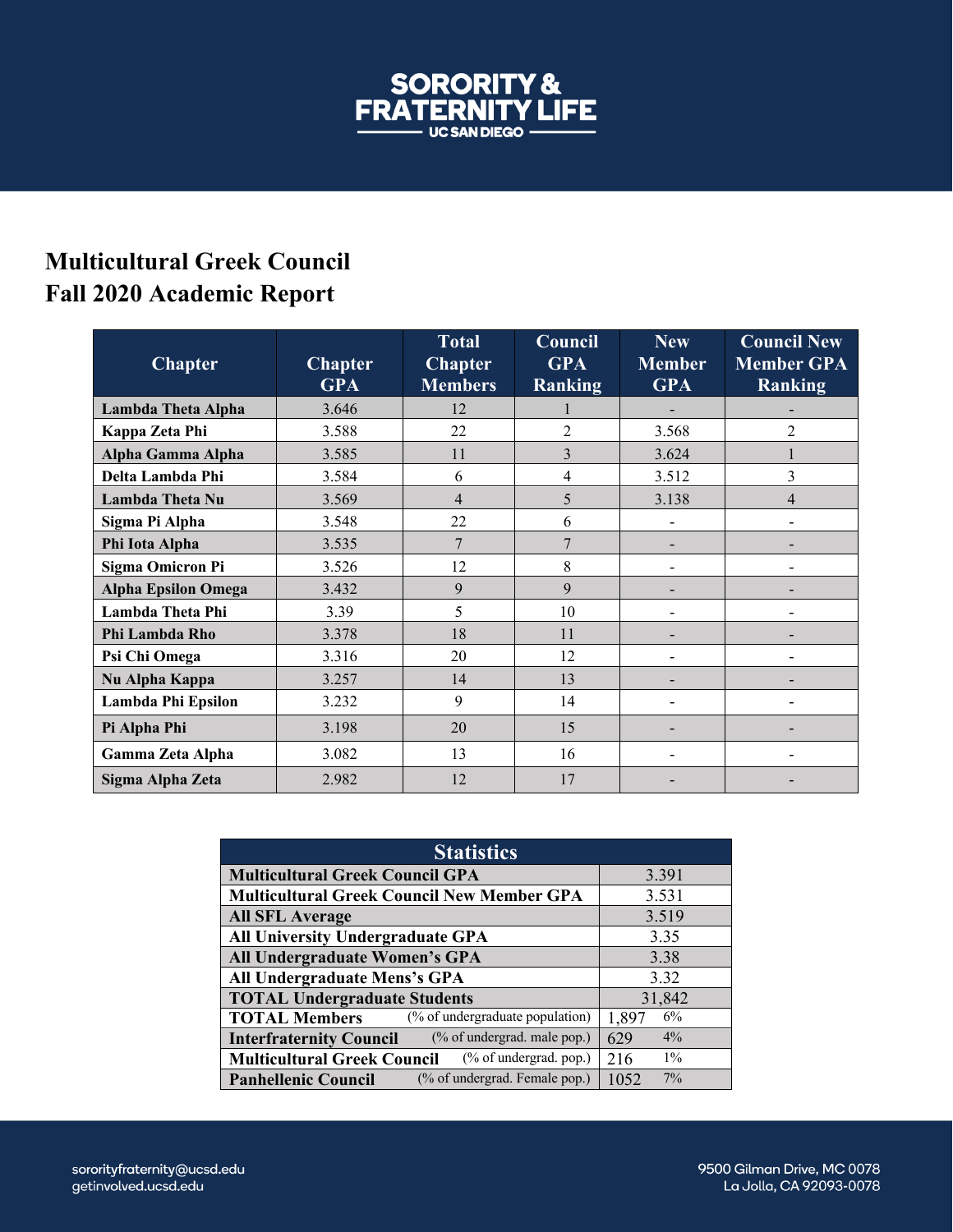

## **National Pan-Hellenic Council Fall 2020 Academic Report**

| <b>Chapter</b>  | <b>Chapter</b><br><b>GPA</b> | Total<br><b>Chapter</b><br>Members' | <b>New</b><br>Member<br><b>GPA</b> | <b>Council New</b><br><b>Member GPA</b><br>Ranking |
|-----------------|------------------------------|-------------------------------------|------------------------------------|----------------------------------------------------|
| Sigma Gamma Rho | 3.345                        | 4                                   | -                                  | $\overline{\phantom{0}}$                           |

| <b>Statistics</b>                                             |               |  |  |  |
|---------------------------------------------------------------|---------------|--|--|--|
| <b>All SFL Average</b>                                        | 3.519         |  |  |  |
| All University Undergraduate GPA                              | 3.35          |  |  |  |
| All Undergraduate Women's GPA                                 | 3.38          |  |  |  |
| All Undergraduate Mens's GPA                                  | 3.32          |  |  |  |
| <b>TOTAL Undergraduate Students</b>                           | 31,842        |  |  |  |
| (% of undergraduate population)<br><b>TOTAL Members</b>       | 6%<br>1,897   |  |  |  |
| (% of undergrad. male pop.)<br><b>Interfraternity Council</b> | 629<br>$4\%$  |  |  |  |
| (% of undergrad. pop.)<br><b>Multicultural Greek Council</b>  | $1\%$<br>216  |  |  |  |
| (% of undergrad. Female pop.)<br><b>Panhellenic Council</b>   | $7\%$<br>1052 |  |  |  |